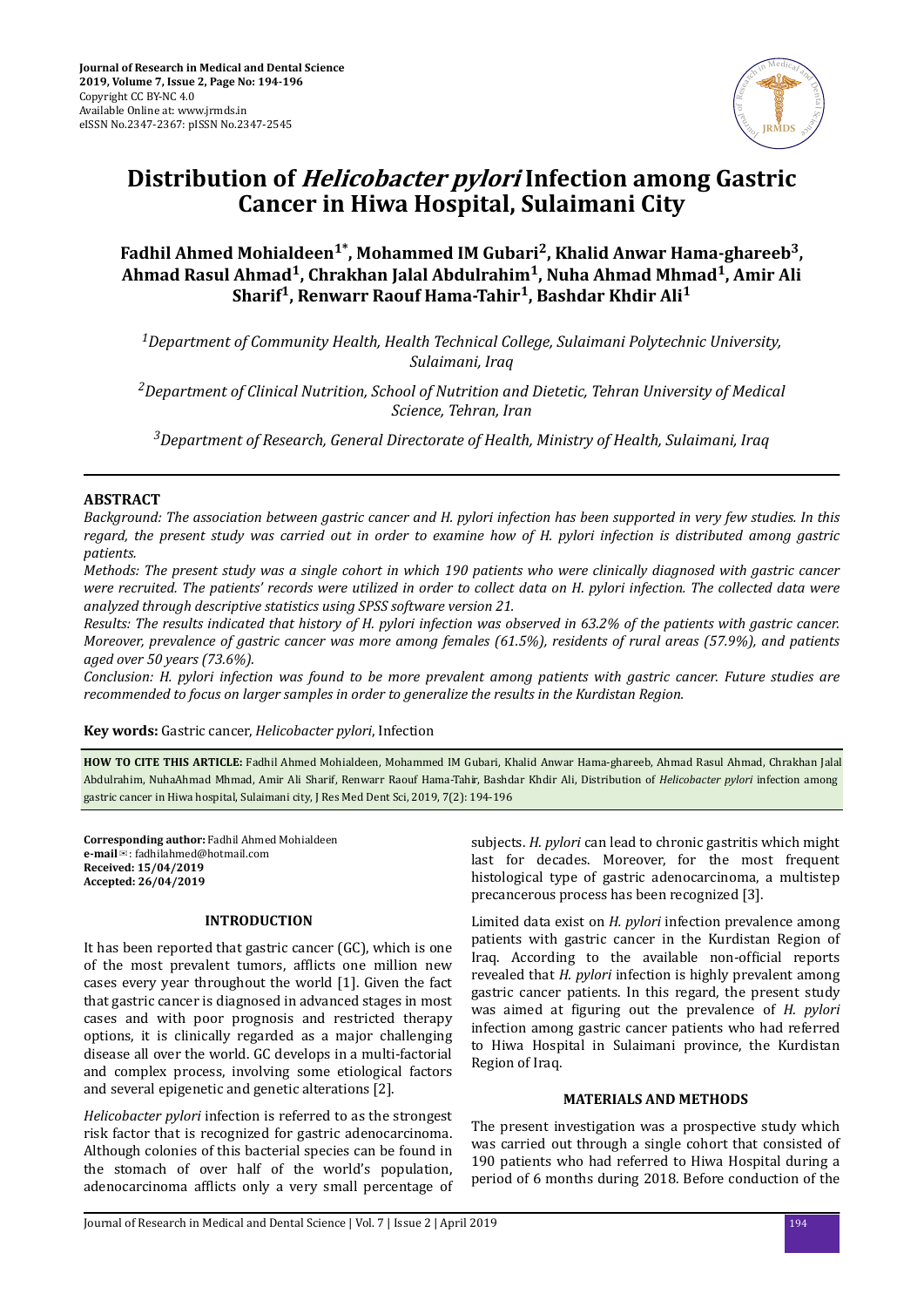data collection, each of the patients filled out a consent form.

Required medical data were collected from the patients *via* a structured questionnaire which was composed of two parts. The first part aimed to gather the patients' socio-geographical information including their age, gender, place of living, and job.

The second part was used to collect the patients' medical data including cancer types, cancer stage, hematological and histological data, and serological result on *H. pylori* infection.

The collected data were encoded and fed into SPSS version 22, and descriptive statistics including frequency, percentage, mean and standard deviation was utilized.

#### **RESULTS**

# **Demographic characteristics of patients**

A total number of 190 patients participated in the present study (n=190), of whom 117 (61.5%) were females and 73 (38.4%) males. The participants' mean age was 61.4 years old (with a range from 28 years to 92 years of age).

Regarding the patients' place of living, the results indicated that 110 (57.9%) resided rural areas and 80 (42.1%) urban regions. Most of the patients (29.5%) were housewives, followed by unemployed at 27.4%, workers with 23.2%, and governmental staff with 6.8%, police officers with 6.3%, teachers with 4.7%, and students with 2.1% (Table 1).

#### **Table 1: The patients' demographic characteristics**

| The patients' characteristics |                    | No. | $\frac{0}{0}$ |
|-------------------------------|--------------------|-----|---------------|
| Gender                        | Male               | 73  | 38.4          |
|                               | Female             | 117 | 61.5          |
| Residency                     | Urban              | 80  | 42.1          |
|                               | Rural              | 110 | 57.9          |
| Occupation                    | Housewife          | 56  | 29.5          |
|                               | Student            | 4   | 2.1           |
|                               | Police & Peshmarga | 12  | 6.3           |
|                               | Teacher            | 9   | 4.7           |
|                               | Governmental staff | 13  | 6.8           |
|                               | Worker             | 44  | 23.2          |
|                               | Non-employment     | 52  | 27.4          |

# **Distribution of the patients' age**

According to the distribution of patients' age in the present study, it was seen that 73.6% of them aged over 50 years, 24.2% between 30 years and 50 years, and 2.2% less than 30 years (Figure 1).



**Figure 1: Distribution of patients' age**

It was observed that 88.4%, 7.8%, and 3.6% of the patients had adenocarcinoma, lymphoma, and GIST, respectively (Figure 2).



**Figure 2: Distribution of histological cancer types among the patients**

According to the data analysis, history of *H. pylori* infection was seen among approximately 63.2% of the patients, whereas 36.65% of them did not have such a history (Figure 3).



**Figure 3: Distribution of H. pylori infection among the patients**

#### **DISCUSSION**

Known as the fourth most common cancer, gastric cancer has been reported as the second leading cause of cancerinduced deaths [4]. Suitable management of treatment and increased survival rate can be highly influenced by early diagnosis and consideration of other factors including age, gender, positive family history, and stage.

In the present study, based on the relationship between the patients' age distribution and gastric cancer occurrence indicated that 73.6% of the patients were over 50 years old, 24.2% between 30 years and 50 years